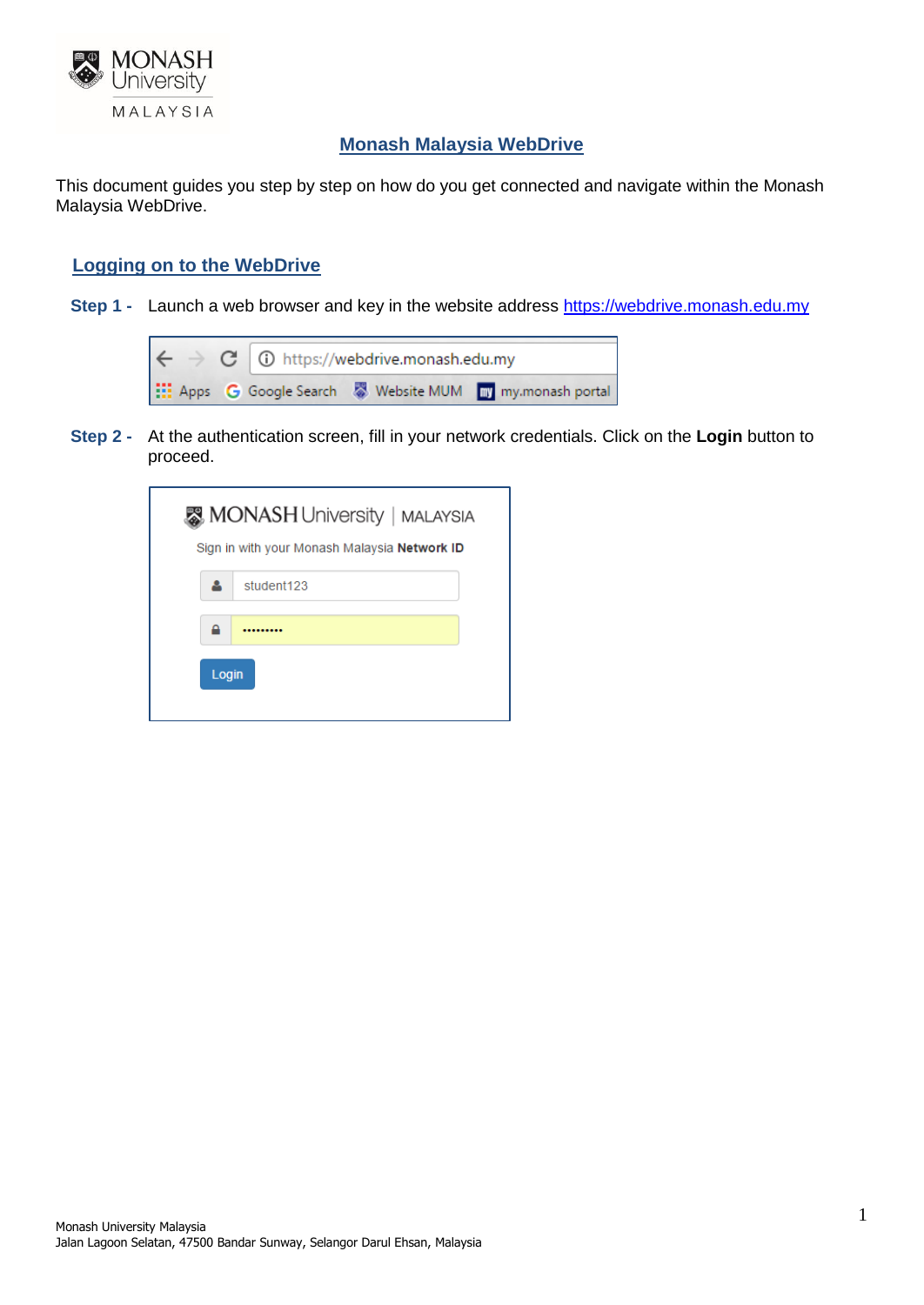

### **Navigating within Tabs**

**Step 1 -** At the top right side bar, click the **toggle**.



**Step 2 -** You will see different 'tabs' for different storage resource that you have access to. Click on the **'Home'** tab to access your personal **Home Drive** or click on the '**School'** tab to access your **School Drive**.



#### **Navigating within Content Folder**

**Step 1 -** To go into the sub-folder, click on the folder name.

| ø<br>$\alpha$<br>У<br>ℯ        |             | Ξ<br>MONASH University   MALAYSIA |
|--------------------------------|-------------|-----------------------------------|
| $\mathcal{A}$<br>home/         |             |                                   |
| Name LE                        | <b>Size</b> | Modified                          |
| aMonash                        | ٠           | 2016-08-05 17:36:00               |
| My Documents                   | ٠           | 2016-09-30 18:32:00               |
| My Music                       | ٠           | 2016-02-01 17:46:00               |
| My Pictures                    | ٠           | 2016-02-01 17:46:00               |
| My Videos                      | ٠           | 2016-09-30 18:32:00               |
| <b>OneNote Notebooks</b>       | ٠           | 2009-07-08 00:00:00               |
| <b>WD Folder</b>               | ٠           | 2016-09-30 17:48:00               |
|                                |             |                                   |
| L Upload Files<br>□ New Folder |             |                                   |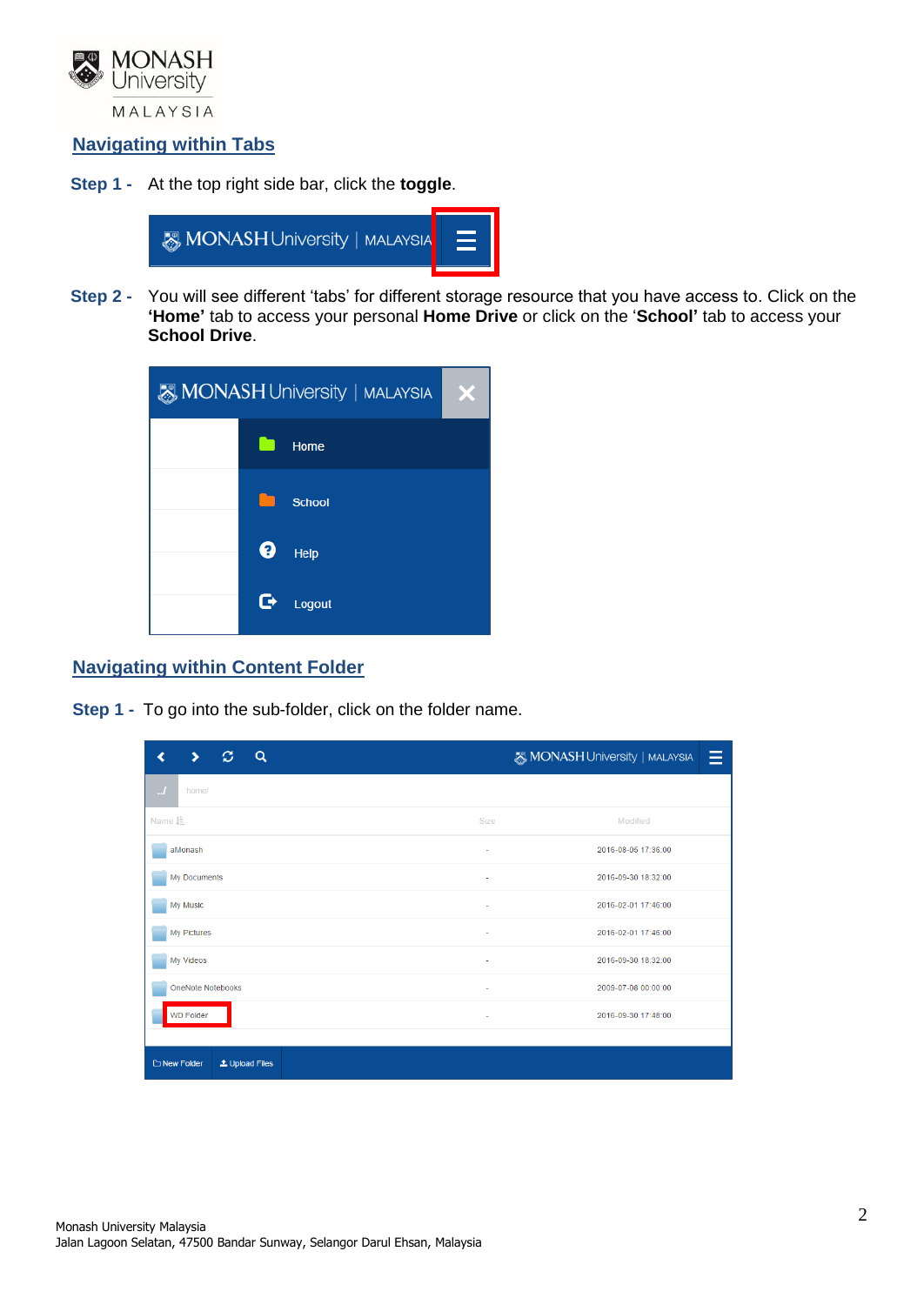

**Step 2 -** To go back to previous folder, click the **breadcrumb**.

|                                |                         | c                             | Q |             | Ξ<br>MONASH University   MALAYSIA |
|--------------------------------|-------------------------|-------------------------------|---|-------------|-----------------------------------|
| $\cdot$ .                      |                         | home/WD Folder/               |   |             |                                   |
| Name $I^{\pm}$                 |                         |                               |   | <b>Size</b> | Modified                          |
| <b>TESTING PDF - Copy.docx</b> |                         |                               |   | 20KB        | 2016-09-30 17:48:32               |
| PDF                            |                         | <b>TESTING PDF - Copy.pdf</b> |   | 44KB        | 2016-09-30 17:48:32               |
|                                | <b>TESTING PDF docx</b> |                               |   | 20KB        | 2016-09-30 16:20:48               |
| PDF                            | <b>TESTING PDF.pdf</b>  |                               |   | 44KB        | 2016-09-30 16:20:48               |
|                                |                         |                               |   |             |                                   |

**Step 3 -** Alternatively, click "../" or back and next button.

|                                      |                        | $\mathcal{C}$ | Q |  |  |             | MONASH University   MALAYSIA | Ξ |  |
|--------------------------------------|------------------------|---------------|---|--|--|-------------|------------------------------|---|--|
| Ι<br>home/WD Folder/                 |                        |               |   |  |  |             |                              |   |  |
| Name $I_{\pm}$                       |                        |               |   |  |  | <b>Size</b> | Modified                     |   |  |
| <b>TESTING PDF - Copy.docx</b>       |                        |               |   |  |  | 20KB        | 2016-09-30 17:48:32          |   |  |
| <b>TESTING PDF - Copy.pdf</b><br>PDF |                        |               |   |  |  | 44KB        | 2016-09-30 17:48:32          |   |  |
| <b>TESTING PDF docx</b>              |                        |               |   |  |  | 20KB        | 2016-09-30 16:20:48          |   |  |
| PDF                                  | <b>TESTING PDF.pdf</b> |               |   |  |  | 44KB        | 2016-09-30 16:20:48          |   |  |
|                                      |                        |               |   |  |  |             |                              |   |  |

**Step 4 -** Click refresh button to reload the content lists in the current folder.

|                                      |  | c                              | Q |                  | Ξ<br>MONASH University   MALAYSIA |
|--------------------------------------|--|--------------------------------|---|------------------|-----------------------------------|
| $\cdot$                              |  | home/WD Folder/                |   |                  |                                   |
| Name $I_{\pm}$                       |  |                                |   | <b>Size</b>      | Modified                          |
|                                      |  | <b>TESTING PDF - Copy.docx</b> |   | 20KB             | 2016-09-30 17:48:32               |
| <b>TESTING PDF - Copy.pdf</b><br>PDF |  |                                |   | 44KB             | 2016-09-30 17:48:32               |
|                                      |  | <b>TESTING PDF docx</b>        |   | 20 <sub>KB</sub> | 2016-09-30 16:20:48               |
| PDF                                  |  | <b>TESTING PDF.pdf</b>         |   | 44KB             | 2016-09-30 16:20:48               |
|                                      |  |                                |   |                  |                                   |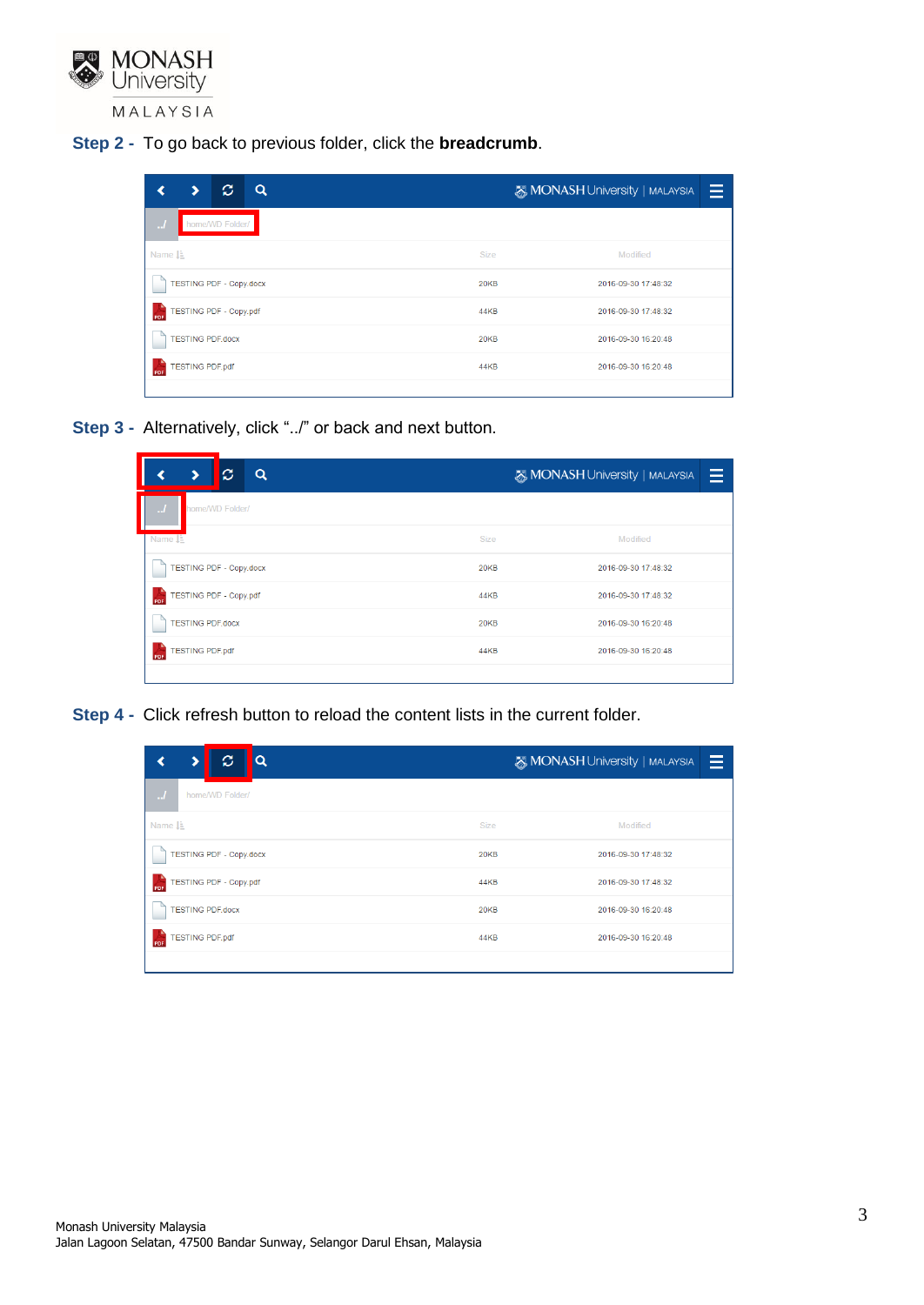

### **Downloading a single file**

**Step 1 -** To download a single file, click on the filename to start the download process.

| ø<br>$\alpha$<br>⋟                    |             | Ξ<br>MONASH University   MALAYSIA |
|---------------------------------------|-------------|-----------------------------------|
| $\cdot$<br>home/WD Folder/            |             |                                   |
| Name LE                               | <b>Size</b> | Modified                          |
| TESTING PDF - Copy.docx               | 20KB        | 2016-09-30 17:48:32               |
| <b>TESTING PDF - Copy.pdf</b><br>PDF  | 44KB        | 2016-09-30 17:48:32               |
| <b>TESTING PDF.docx</b>               | 20KB        | 2016-09-30 16:20:48               |
| <b>TESTING PDF.pdf</b><br>PDF         | 44KB        | 2016-09-30 16:20:48               |
|                                       |             |                                   |
|                                       |             |                                   |
|                                       |             |                                   |
|                                       |             |                                   |
| □ New Folder<br><b>1</b> Upload Files |             |                                   |

# **Downloading multiple files**

**Step 1 -** To download multiple files at one time, select the files that you wish to download and click on the **Download** button to start the download process. The system will automatically compress all the selected files into a single ZIP file format which will help to optimize the download speed.

|                                  | ∢                                                         | ⋗                   | c<br>Q                        |              |         |        |                 |                             |          | MONASH University   MALAYSIA | Ξ |
|----------------------------------|-----------------------------------------------------------|---------------------|-------------------------------|--------------|---------|--------|-----------------|-----------------------------|----------|------------------------------|---|
| $\mathcal{A}$<br>home/WD Folder/ |                                                           |                     |                               |              |         |        |                 |                             |          |                              |   |
|                                  | Name L                                                    |                     |                               |              |         |        |                 | <b>Size</b>                 |          | Modified                     |   |
|                                  | $\overline{\mathbf{z}}$<br><b>TESTING PDF - Copy.docx</b> |                     |                               |              |         |        |                 | 20KB                        |          | 2016-09-30 17:48:32          |   |
|                                  | ☑<br><b>PDF</b>                                           |                     | <b>TESTING PDF - Copy.pdf</b> |              |         |        |                 | 44KB                        |          | 2016-09-30 17:48:32          |   |
|                                  | $\overline{\mathbf{z}}$                                   |                     | <b>TESTING PDF docx</b>       |              |         |        |                 | 20KB<br>2016-09-30 16:20:48 |          |                              |   |
|                                  | $\overline{\mathbf{z}}$<br>PDF                            |                     | <b>TESTING PDF.pdf</b>        |              |         |        |                 | 44KB                        |          | 2016-09-30 16:20:48          |   |
|                                  |                                                           |                     |                               |              |         |        |                 |                             |          |                              |   |
|                                  |                                                           |                     |                               |              |         |        |                 |                             |          |                              |   |
|                                  |                                                           |                     |                               |              |         |        |                 |                             |          |                              |   |
|                                  |                                                           |                     |                               |              |         |        |                 |                             |          |                              |   |
|                                  |                                                           | <b>S</b> Select All | O Uncheck All                 | <b>S</b> Cut | th Copy | X Move | <b>û</b> Delete | " <sup>★</sup> Compress     | Lownload |                              |   |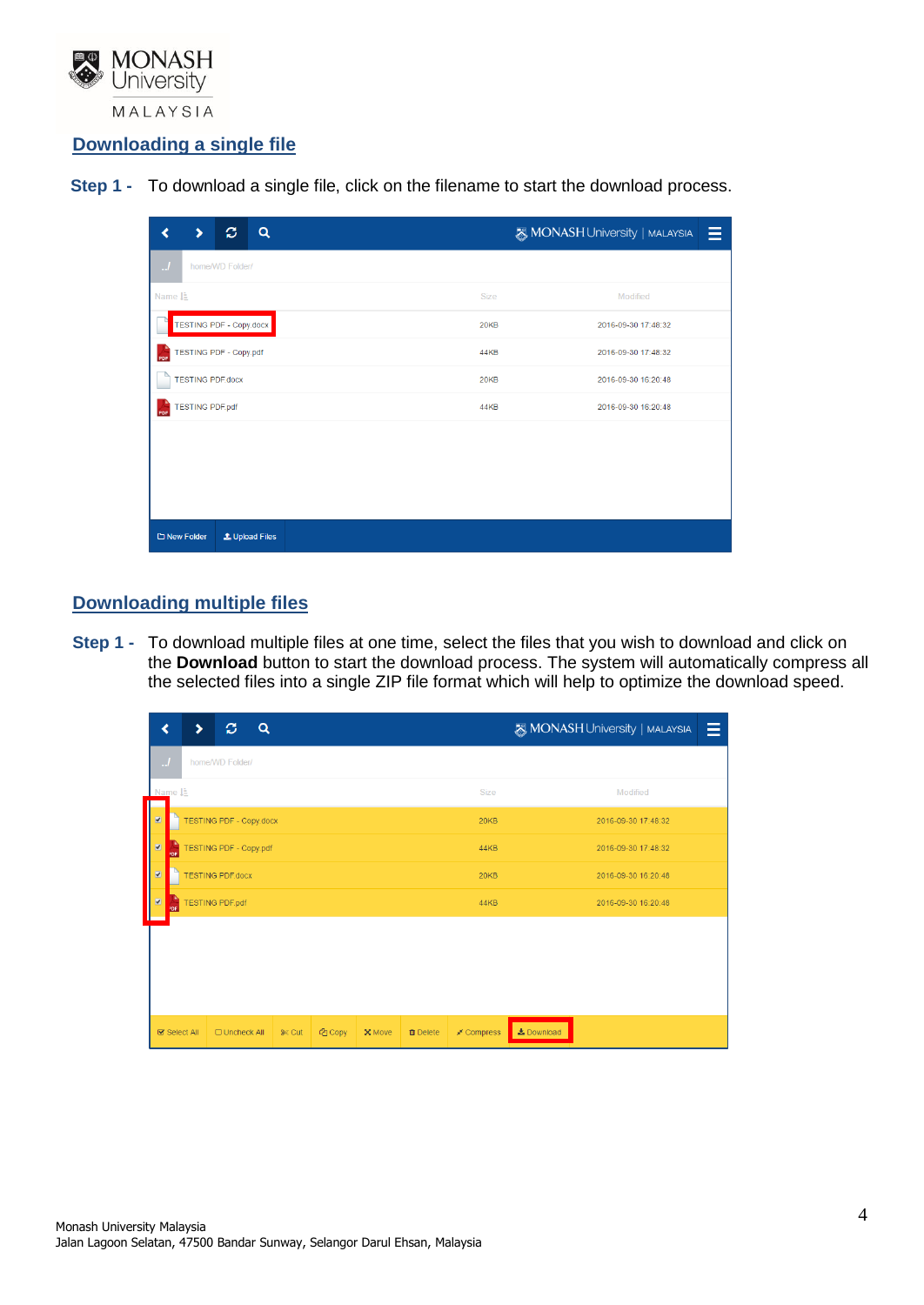

# **Deleting files**

**Step 1 -** To delete a file or folder, select the file/folder that you wish to delete and click on the **Delete** button. Click on **ok** to proceed with the deletion process.

| ∢<br>⋟                                                          | ø<br>Q                  |              |         |        |                 | MONASH University   MALAYSIA | Ξ                 |                     |  |
|-----------------------------------------------------------------|-------------------------|--------------|---------|--------|-----------------|------------------------------|-------------------|---------------------|--|
| $\mathcal{A}$                                                   | home/WD Folder/         |              |         |        |                 |                              |                   |                     |  |
| Name L                                                          |                         |              |         |        |                 | <b>Size</b>                  |                   | Modified            |  |
| $\overline{\mathbf{z}}$<br><b>TESTING PDF - Copy.docx</b>       |                         |              |         |        |                 | 20KB                         |                   | 2016-09-30 17:48:32 |  |
| $\overline{\mathbf{z}}$<br><b>TESTING PDF - Copy.pdf</b><br>*DF |                         |              |         |        |                 | 44KB                         |                   | 2016-09-30 17:48:32 |  |
| U                                                               | <b>TESTING PDF.docx</b> |              |         |        |                 | 20KB                         |                   | 2016-09-30 16:20:48 |  |
| $\Box$<br>PDF                                                   | <b>TESTING PDF.pdf</b>  |              |         |        |                 | 44KB                         |                   | 2016-09-30 16:20:48 |  |
|                                                                 |                         |              |         |        |                 |                              |                   |                     |  |
|                                                                 |                         |              |         |        |                 |                              |                   |                     |  |
|                                                                 |                         |              |         |        |                 |                              |                   |                     |  |
|                                                                 |                         |              |         |        |                 |                              |                   |                     |  |
| <b>S</b> Select All                                             | O Uncheck All           | <b>S</b> Cut | th Copy | X Move | <b>面</b> Delete | " <sup>⊭</sup> Compress      | <b>±</b> Download |                     |  |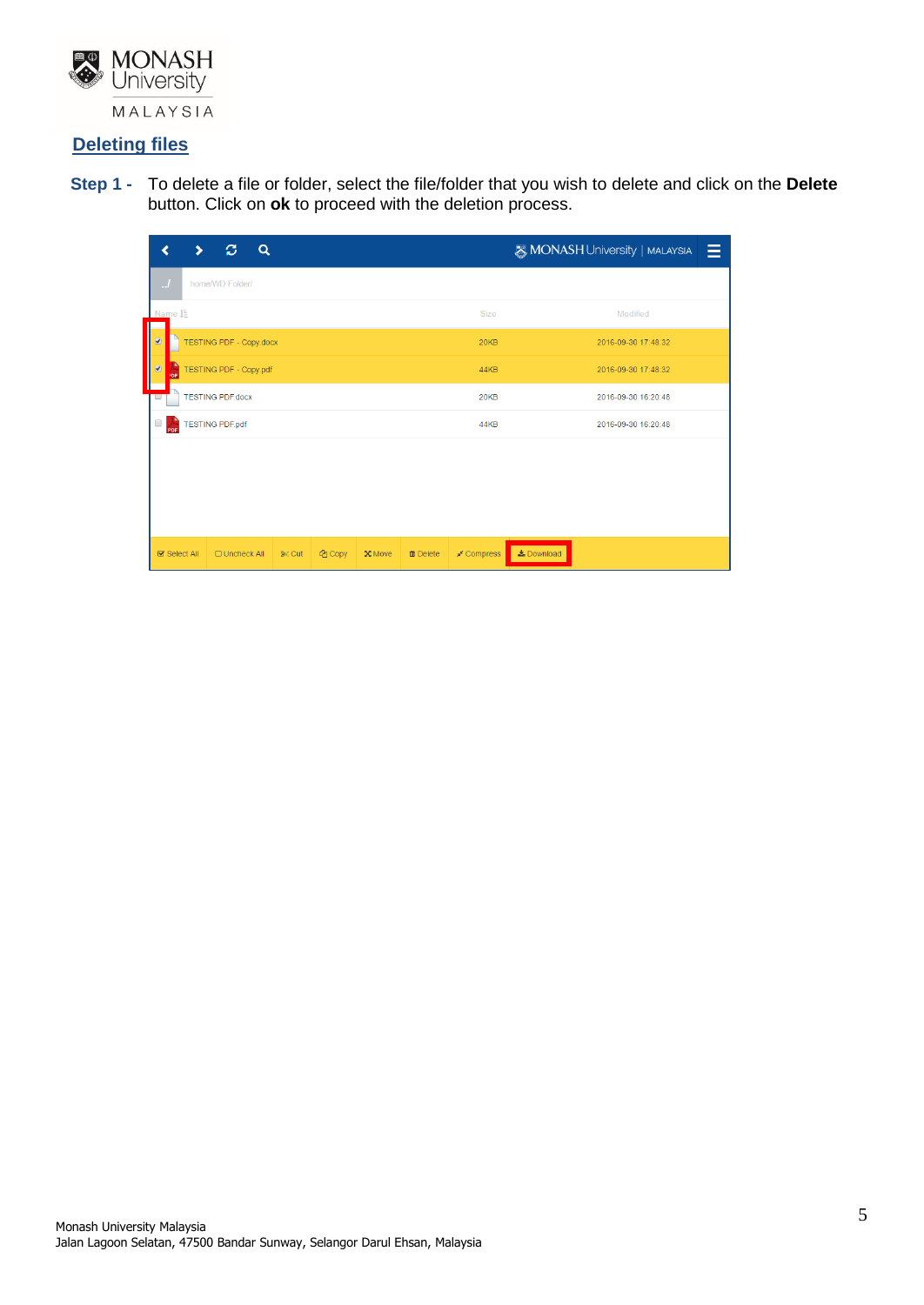

# **Renaming a file**

**Step 1 -** Right-click on the file or folder that you wish to rename and click on the **Rename** button.

| $\mathfrak{S}$<br>⋟                       | $\mathbf{Q}$          |             | 言<br>MONASH University   MALAYSIA |
|-------------------------------------------|-----------------------|-------------|-----------------------------------|
| $\cdot$<br>home/WD Folder/                |                       |             |                                   |
| Name L                                    |                       | <b>Size</b> | Modified                          |
| <b>TESTING PDF - Copy.docx</b>            |                       | <b>20KB</b> | 2016-09-30 17:48:32               |
| TESTING PDF - Copy.pdf<br>$\rho_{\rm DF}$ |                       | <b>44KB</b> | 2016-09-30 17:48:32               |
| <b>TESTING PDF.d</b>                      | Download              | 20KB        | 2016-09-30 16:20:48               |
| <b>TESTING PDF.p</b><br>PDF               | Cut<br>Copy           | 44KB        | 2016-09-30 16:20:48               |
|                                           | Paste<br>Rename       |             |                                   |
|                                           | <b>Delete</b>         |             |                                   |
|                                           |                       |             |                                   |
|                                           |                       |             |                                   |
| □ New Folder                              | <b>1</b> Upload Files |             |                                   |

**Step 2 -** At the pop-up box, type in the new file/folder name and click on the **Save** button to proceed with the renaming process.

| <b>Rename File</b>                          | ×                     |
|---------------------------------------------|-----------------------|
| <b>TESTING PDF - Copy.pdf</b><br><b>PDF</b> |                       |
| <b>TESTING PDF - Copy.pdf</b>               |                       |
|                                             | Cancel<br><b>Save</b> |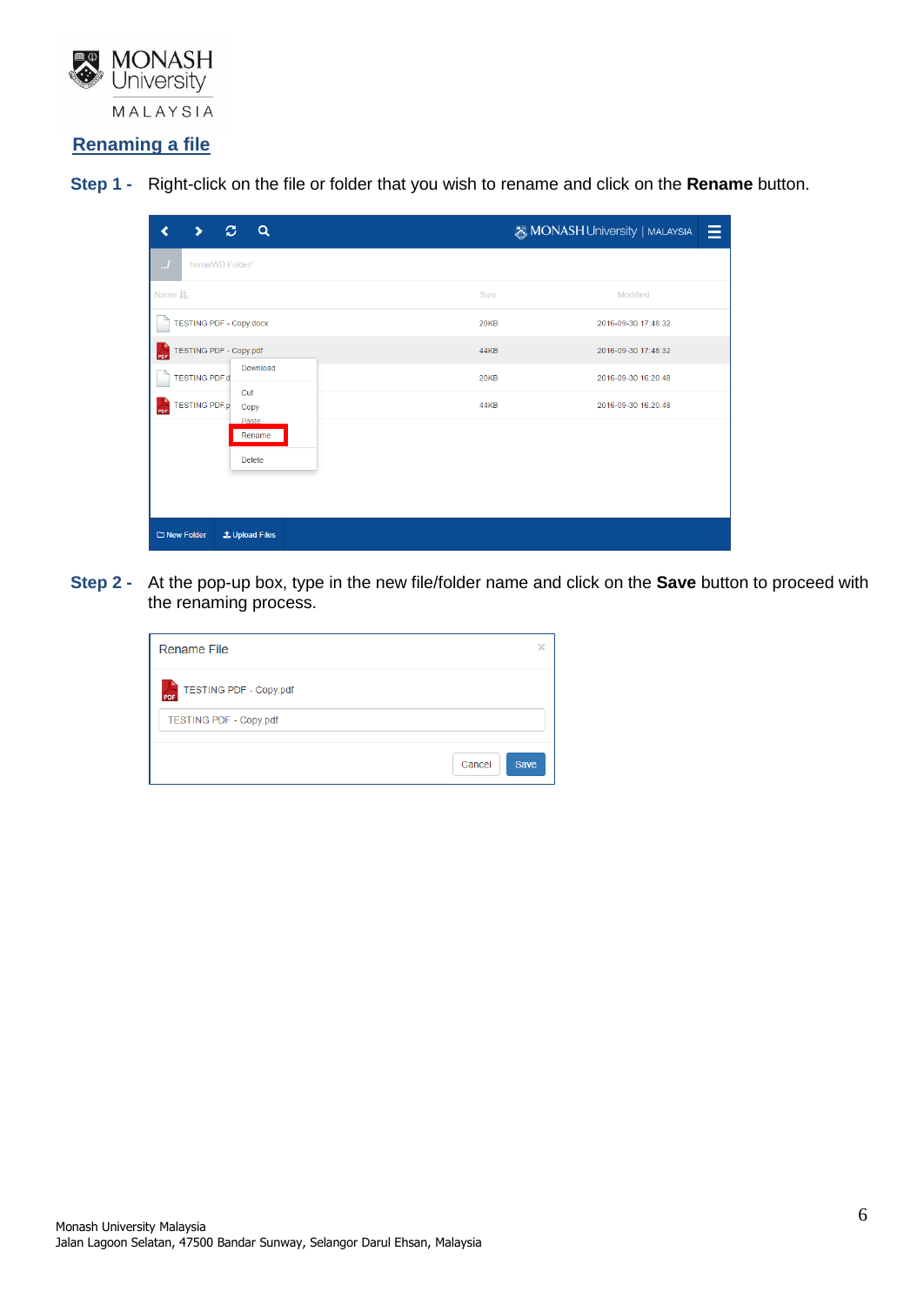

# **Creating new folder**

**Step 1 -** To create new folders, click on the **New Folder** button.

| ø<br>$\alpha$                                                 |             | <b>&amp;MONASH University   MALAYSIA</b><br>Ξ |
|---------------------------------------------------------------|-------------|-----------------------------------------------|
| $\cdot$<br>home/WD Folder/                                    |             |                                               |
| Name $I_{\pm}$                                                | <b>Size</b> | Modified                                      |
| <b>TESTING PDF - Copy.docx</b>                                | 20KB        | 2016-09-30 17:48:32                           |
| <b>TESTING PDF - Copy.pdf</b><br>$\frac{\lambda}{\text{PDF}}$ | 44KB        | 2016-09-30 17:48:32                           |
| <b>TESTING PDF.docx</b>                                       | 20KB        | 2016-09-30 16:20:48                           |
| <b>TESTING PDF.pdf</b><br>$\rho_{\rm DF}$                     | 44KB        | 2016-09-30 16:20:48                           |
|                                                               |             |                                               |
|                                                               |             |                                               |
|                                                               |             |                                               |
|                                                               |             |                                               |
| □ New Folder<br><b>1</b> Upload Files                         |             |                                               |

**Step 2 -** At **New folder** popup box, type in the name of the new folder and click on **Create** button to proceed with the folder creation.

| New Folder                      | ×                |  |
|---------------------------------|------------------|--|
| <b>O</b> /WD Folder/ New folder |                  |  |
|                                 | Cancel<br>Create |  |